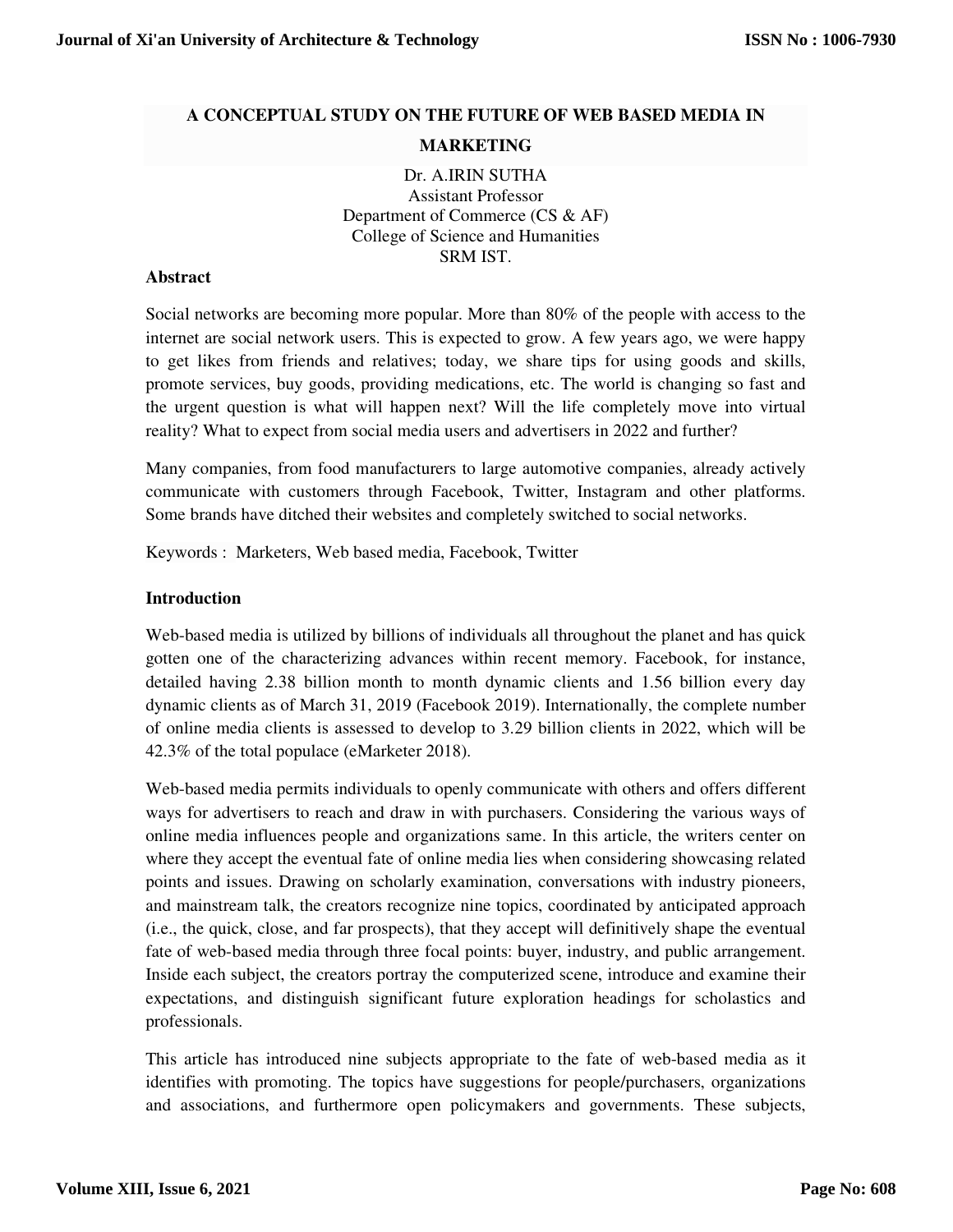which address our own reasoning and an amalgamation of perspectives from surviving exploration, industry specialists, and well known public talk, are obviously not the full story of what the fate of online media will involve. They are, notwithstanding, a bunch of significant issues that we accept will merit considering in both scholastic examination and showcasing practice.

Web-based media considers prompt communication and client input. Organizations can likewise react to their clients immediately. Clients utilizing web-based media to pose inquiries about items or administrations, having a web-based media client assistance methodology are critical. In 2019, over 2.95 billion individuals were occupied with in any event one type of online media. This number is relied upon to ascend to 3.43 billion by 2023, making web-based media examination a resource for the fate of advertising.

Web-based media advertisers can successfully utilize enormous information to pass judgment on future purchasing behaviors and patterns. Enormous information expands the conviction in regards to what purchasers need, when they need it, and how they need it. This gives organizations experiences into what their new items ought to resemble.

By 2030, we'll see search's grasp slip further on item examination and web-based media's impact develop, particularly among versatile first buyers and developing business sectors. Facebook predicts that by 2020, 80% of cell phone clients are projected to utilize a versatile informing application.

## **What is web-based media?**

Definitionally, web-based media can be considered in a couple of various ways. From a useful perspective, it is an assortment of programming based computerized advancements normally introduced as applications and sites—that furnish clients with computerized conditions in which they can send and get computerized substance or data over some sort of online informal organization. In this sense, we can consider web-based media as the significant stages and their highlights, like Facebook, Instagram, and Twitter. We can likewise in functional terms of online media as another kind of computerized promoting channel that advertisers can use to speak with customers through publicizing. In any case, we can likewise consider online media all the more comprehensively, seeing it less as advanced media and explicit innovation administrations, and more as computerized where individuals lead huge pieces of their lives. From this viewpoint, it implies that online media turns out to be less about the particular advancements or stages, and more about what individuals do in these conditions. Until now, this has would in general be to a great extent about data sharing, and, in showcasing, regularly considered as a type of (on the web) informal (WOM).

Expanding on these definitional viewpoints, and contemplating the future, we consider online media to be an innovation driven—however not altogether mechanical—environment in which a different and complex arrangement of practices, collaborations, and trades including different sorts of interconnected entertainers (people and firms, associations, and establishments) can happen. Web-based media is unavoidable, generally utilized, and socially important. This definitional point of view is purposely expansive in light of the fact that we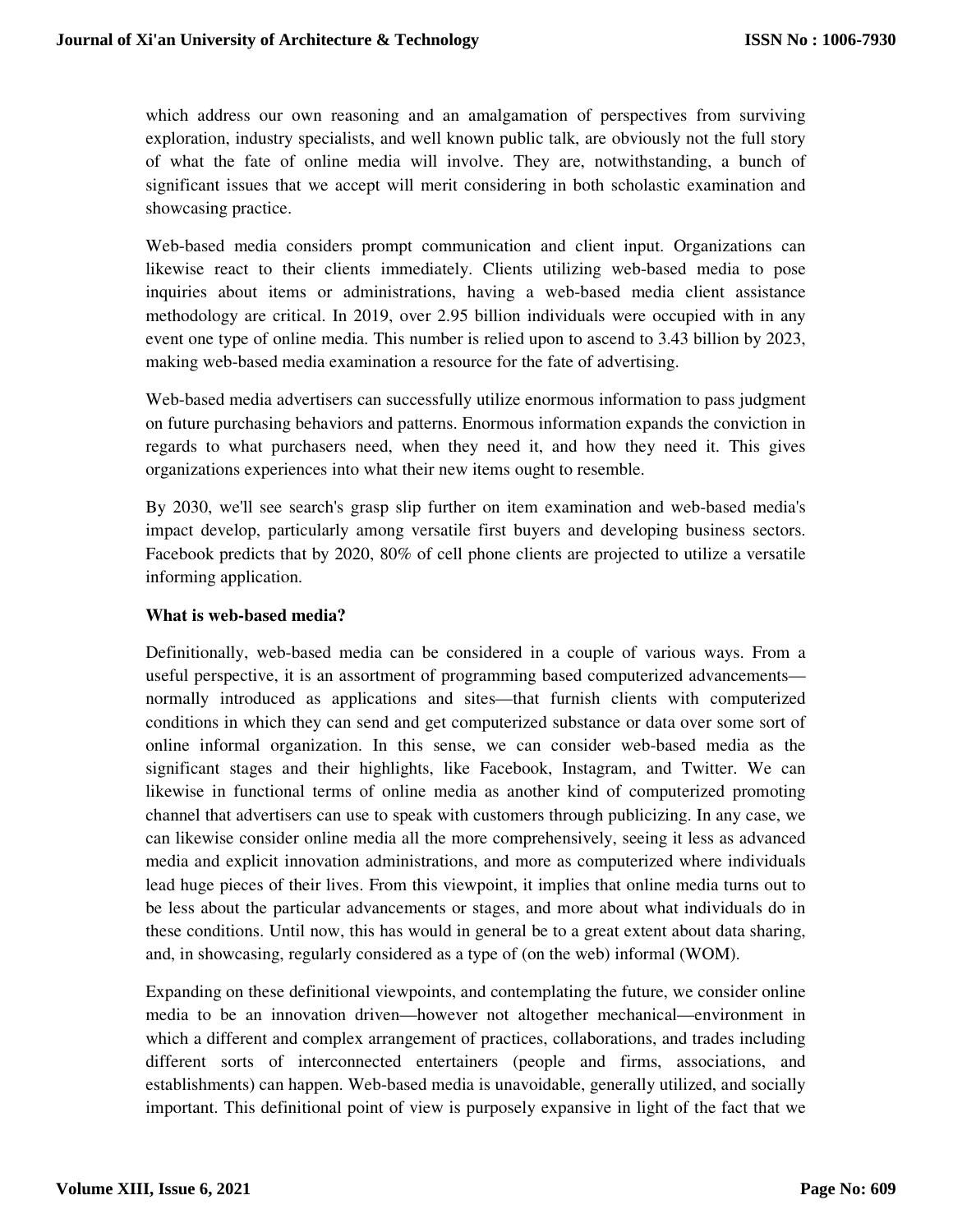accept that web-based media has basically become nearly anything—content, data, practices, individuals, associations, establishments—that can exist in an interconnected, arranged advanced climate where intelligence is conceivable. It has developed from being essentially an online launch of WOM practices and substance/data creation and sharing. It is unavoidable across social orders (and geographic lines) and socially conspicuous at both neighborhood and worldwide levels.

All through the paper we consider a significant number of the definitional and phenomenological perspectives portrayed above and investigate their suggestions for customers and showcasing to resolve our inquiry concerning the eventual fate of promoting related online media. By drawing on scholastic exploration, conversations with industry pioneers, well known talk, and our own aptitude, we introduce and examine a system including nine subjects that we accept will definitively shape the eventual fate of online media in showcasing. These topics in no way, shape or form address a complete rundown of all arising patterns in the web-based media area and incorporate angles that are both recognizable in surviving web-based media advertising writing (e.g., online WOM, commitment, and client created content) and new (e.g., tangible contemplations in human-PC association and new kinds of unstructured information, including text, sound, pictures, and video). The subjects we present were picked on the grounds that they catch significant changes in the web-based media space through the focal points of significant partners, including purchasers, industry/practice, and public arrangement.

As well as portraying the nature and outcomes of each subject, we distinguish research headings that scholastics and specialists may wish to investigate. While it is infeasible to conjecture decisively what the future has available or to project these on a particular course of events, we have coordinated the rising subjects into three time-reformist waves, as indicated by advent of effect (i.e., the quick, close, and far future). Prior to introducing our structure for the fate of web-based media in promoting and its suggestions for examination (and practice and strategy), we give a concise outline of where online media right now remains as a significant media and showcasing channel.

### **Purpose of the study**

The reason for this study is to show how the web-based media, which is accessible in a serious diverse arrangement of ways, makes its effect on the business measures that are currently being utilized by associations.

- A show in obvious terms the reason that manages the specialists.
- A show of thought processes in this reason.

#### **Statement of the problem**

Online media is utilized by billions of individuals all throughout the planet and has quick gotten one of the characterizing innovations within recent memory. Facebook, for instance, revealed having 2.38 billion month to month dynamic clients and 1.56 billion every day dynamic clients as of March 31, 2019 (Facebook 2019). Worldwide, the absolute number of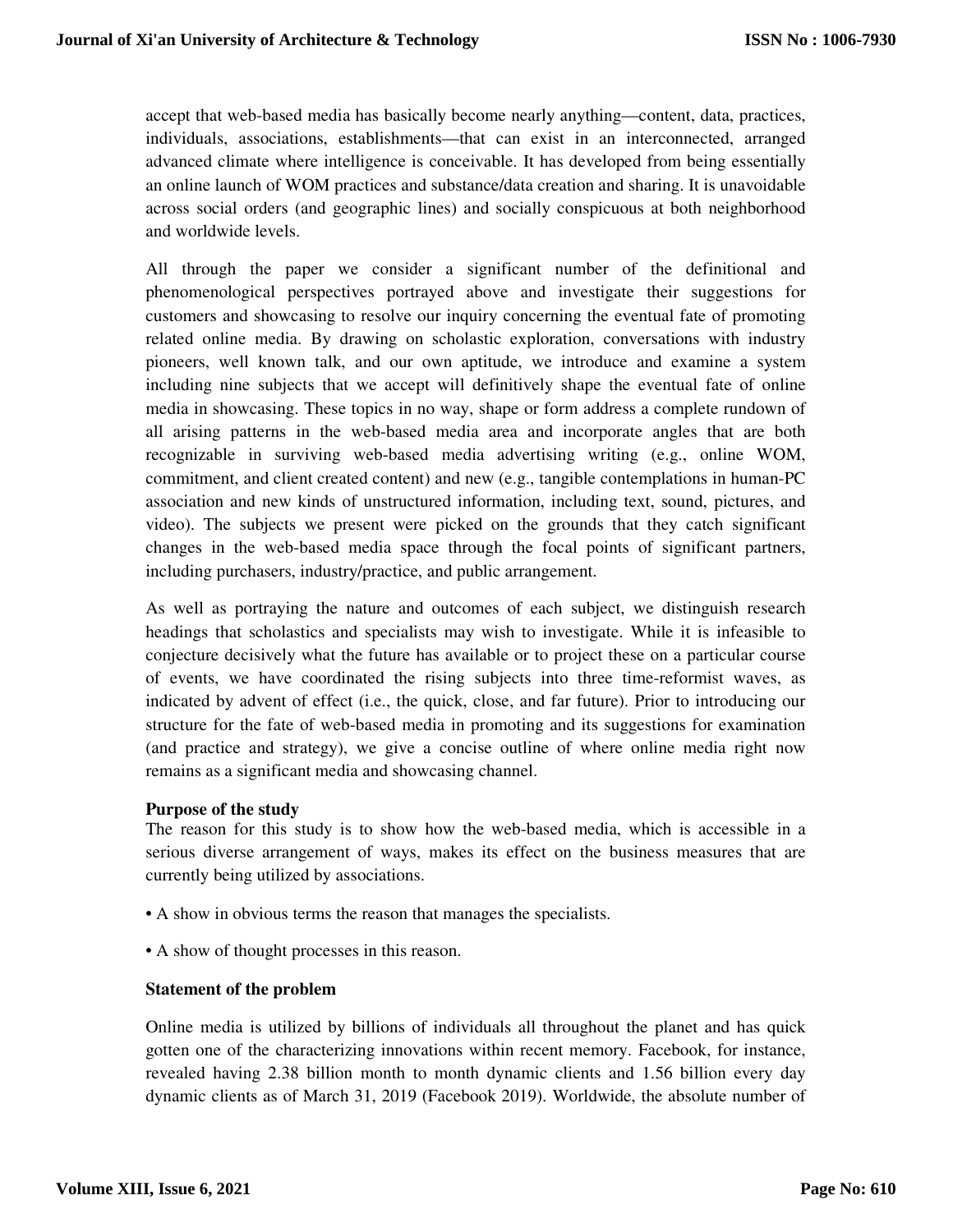online media clients is assessed to develop to 3.29 billion clients in 2022, which will be 42.3% of the total populace (eMarketer 2018). Given the monstrous potential crowd accessible who are spending numerous hours daily utilizing online media across the different stages, it isn't amazing that advertisers have accepted web-based media as a showcasing channel. Scholastically, web-based media has additionally been embraced, and a broad collection of exploration via web-based media advertising and related themes, like online informal (WOM) and online organizations, has been created. Notwithstanding what scholastics and professionals have examined and learned throughout the keep going 15–20 years on this theme, because of the high speed and consistently changing nature of online media—and how buyers use it—the fate of web-based media in advertising probably won't be only a continuation of what we have effectively seen. In this manner, we pose an appropriate inquiry, what is the eventual fate of online media in promoting?

Resolving this inquiry is the objective of this article. It is essential to consider the eventual fate of web-based media with regards to customer conduct and promoting, since web-based media has become an indispensable advertising and correspondences channel for organizations, associations and establishments the same, remembering those for the political circle. In addition, web-based media is socially critical since it has become, for some, the essential area wherein they get immense measures of data, share substance and parts of their lives with others, and get data about their general surroundings (despite the fact that that data may be of problematic exactness). Imperatively, online media is continually evolving. Webbased media as far as we might be concerned today is not the same as even a year prior (not to mention 10 years prior), and web-based media in about a year will probably be not the same as now. This is because of consistent development occurring on both the innovation side (e.g., by the significant stages continually adding new highlights and benefits) and the client/buyer side (e.g., individuals discovering new uses for online media) of web-based media.

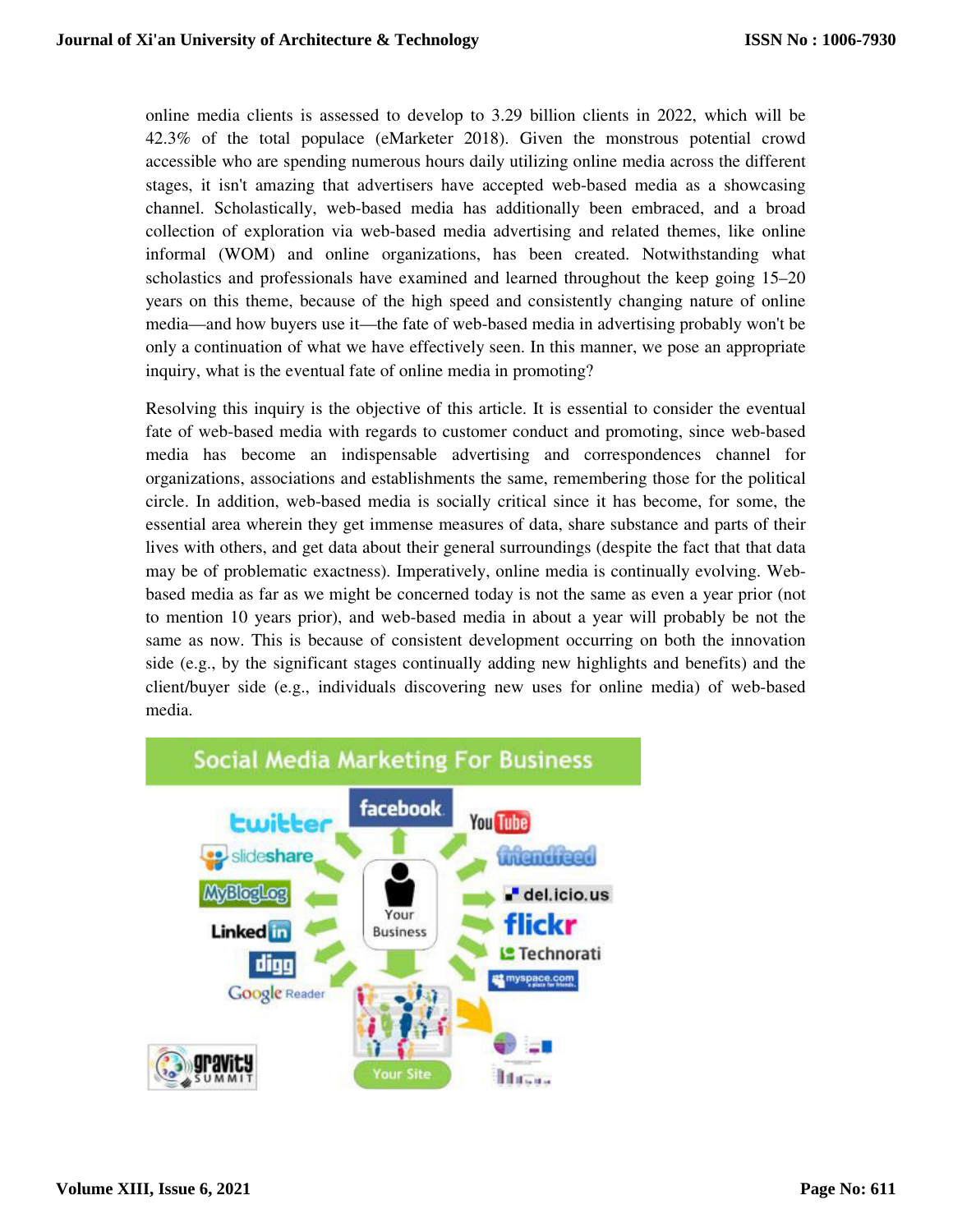## **Discussions and Results**

## **The Near Future**

In the past section, there were three regions where we accept online media is quickly in transition. In this segment, we distinguish three patterns that have given early indications of showing, and which we accept will seriously modify the online media scene in the close, or not very far off, future. Every one of these subjects sways the partners we referenced while talking about the prompt online media scene.

## **Combatting forlornness and separation**

Web-based media has made it simpler to contact individuals. At the point when Facebook was established in 2004, their central goal was "to enable individuals to fabricate local area and unite the world... use Facebook to remain associated with loved ones, to find what's happening on the planet, and to share and communicate what makes a difference to them" (Facebook 2019). In spite of this mission, and the truth that clients are more "associated" to others than at any other time, depression and separation are on the ascent. Throughout the most recent fifty years in the U.S., dejection and disconnection rates have multiplied, with Generation Z viewed as the loneliest age (Cigna 2018). Considering these discoveries with the ascent of online media, is the dread that Facebook is meddling with genuine kinships and amusingly spreading the seclusion it was intended to overcome something to be considered about (Marche 2012)?

The job of web-based media in this "forlornness scourge" is in effect fervently discussed. Some examination has shown that web-based media contrarily impacts customer prosperity. In particular, hefty online media use has been related with higher seen social detachment, forlornness, and discouragement (Kross et al. 2013; Primack et al. 2017; Steers et al. 2014). Moreover, Facebook use has been demonstrated to be contrarily associated with purchaser prosperity (Shakya and Christakis 2017) and correlational exploration has shown that restricting online media use to 10 min can diminish sensations of forlornness and misery due to less FOMO (e.g., "dread of passing up a major opportunity;" Hunt et al. 2018).

Then again, research has shown that online media utilize alone isn't an indicator of dejection as different elements must be thought of (Cigna 2018; Kim et al. 2009). Truth be told, while some exploration has shown no impact of online media on prosperity (Orben et al. 2019), other examination has shown that online media can profit people through various roads like instructing and creating socialization abilities, permitting more prominent correspondence and admittance to a more noteworthy abundance of assets, and assisting with association and having a place (American Psychological Association 2011; Baker and Algorta 2016; Marker et al. 2018). Also, a functioning paper by Crolic et al. (2019) contends that a large part of the proof of online media use on purchaser prosperity is of sketchy quality (e.g., little and nonagent tests, dependence on self-revealed web-based media use), and show that a few sorts of web-based media use are decidedly connected with mental prosperity after some time.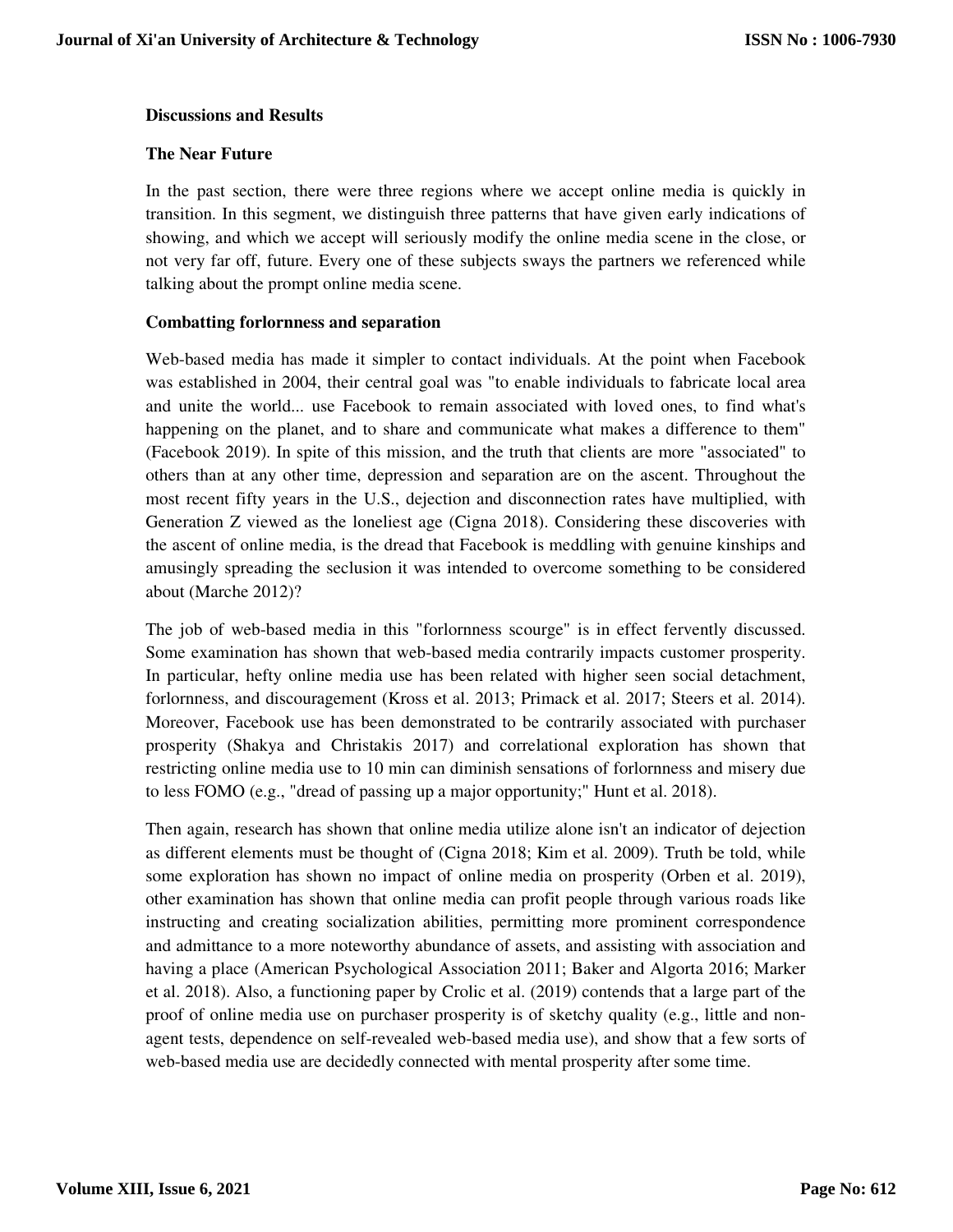Authoritatively talking, organizations are starting to react as a repercussion of studies featuring a negative connection between web-based media and negative prosperity. For instance, Facebook has made "time limit" devices (portable working frameworks, like iOS, presently likewise have these time-restricting highlights). In particular, clients would now be able to check their day by day times, set up update alarms that spring up when a willful measure of time on the applications is hit, and there is the alternative to quiet notices for a set timeframe (Priday 2018). These various highlights appear to be benevolent and are intended to attempt to give individuals a more certain online media experience. Regardless of whether these highlights will be utilized is obscure.

Future exploration can address whether buyers will utilize accessible "timing" apparatuses on one of numerous gadgets in which their web-based media exists (i.e., counterfeit selfpolicing) or on the entirety of their gadgets to really check conduct. It could likewise be the situation that clients will really invest less energy on Facebook and Instagram, however potentially invest that additional time on other contending web-based media stages, or appended to gadgets, which hypothetically won't help battle dejection. Seeing how (and which) shoppers utilize these discretion apparatuses and how effective they are is a possibly significant road for future examination.

One part of online media that still can't seem to be considered in the depression conversation through experimental measures, is the nature of utilization (versus amount). Facebook promotions have started saying, "The most amazing aspect of Facebook isn't on Facebook. It's the point at which it assists us with getting together" (Facebook 2019). There have been conversations around the validness of this sort of message, however at its center, as well as advancing amount contrasts, it's addressing how customers utilize the stage. Conceivably, to work with this message, web-based media stages will discover better approaches to make companion ideas between people who not just offer comparable interests and shared companions to work with face to face fellowships (e.g., locational information from the versatile application administration). At present there are applications that permit individuals to look for companions that are genuinely close (e.g., Bumble Friends), and maybe online media will go this equivalent way to address the dejection pandemic and stay current.

Future exploration can inspect whether the amount of utilization, sorts of online media stages, or the way web-based media is utilized causally impacts apparent depression. In particular, understanding if the negative relationships found between web-based media use and prosperity are because of the socioeconomics of people who utilize a ton of online media, the way web-based media works, or the manner in which clients decide to draw in with the stage will be significant for understanding web-based media's job (or absence of job) in the forlornness pestilence.

### **The far future**

In this section, we feature three arising patterns we accept will impact the eventual fate of online media. Note that despite the fact that we mark these patterns as being in the "far" future, a large number of the issues portrayed here are now present or arising. In any case,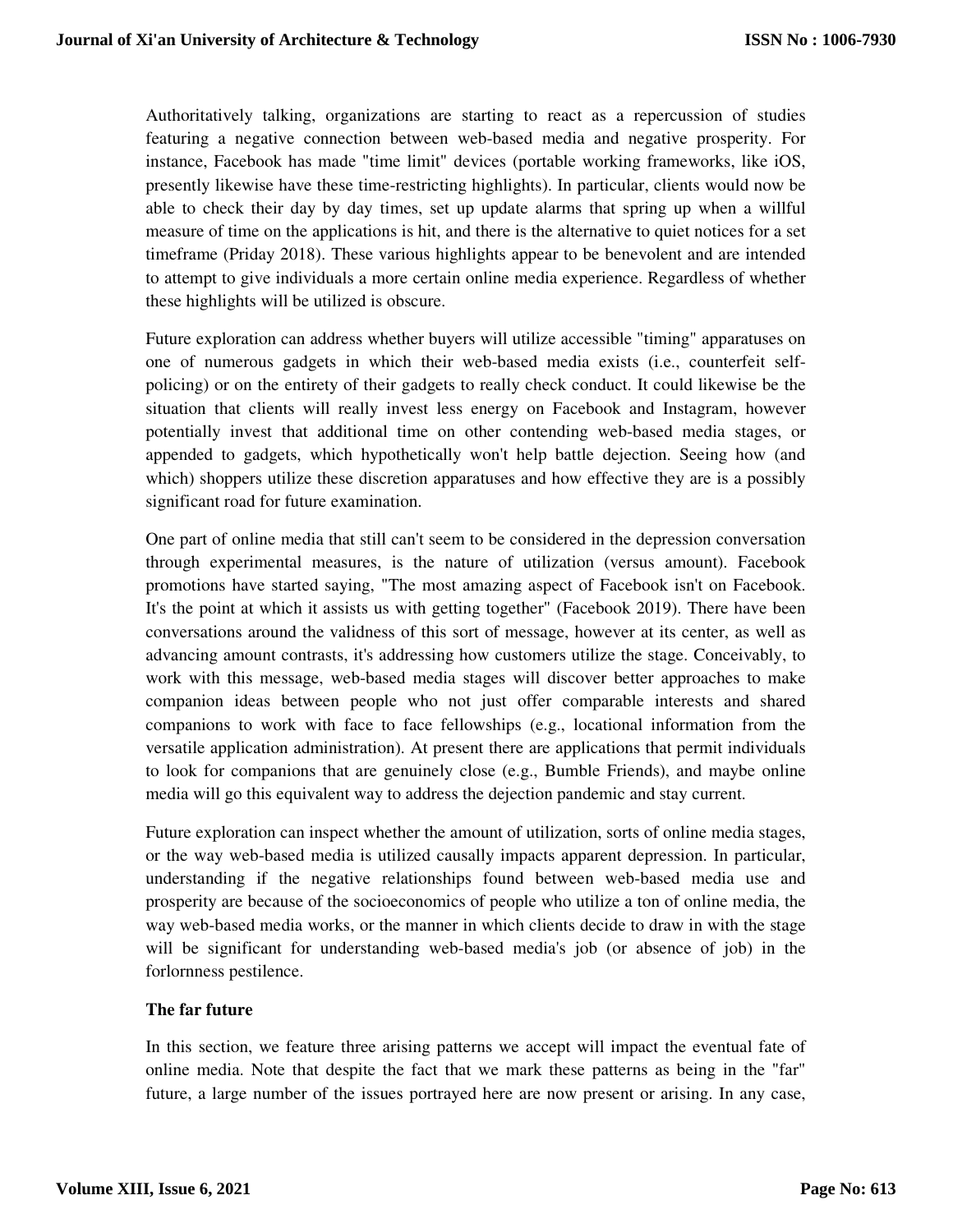they address more perplexing issues that we accept will take more time to address and be of standard significance for advertising than the six issues talked about already under the prompt and close to fates.

#### **Increased sensory richness**

In its initial days, most of web-based media posts (e.g., on Facebook, Twitter) were text. Before long, these stages took into account the posting of pictures and afterward recordings, and separate stages committed themselves to zero in on these particular types of media (e.g., Instagram and Pinterest for pictures, Instagram and SnapChat for short recordings). These movements have had self evident outcomes via online media utilization and its results as certain researchers recommend that picture based posts pass on more noteworthy social presence than text alone (e.g., Pittman and Reich 2016). Significantly nonetheless, a plenty of new advancements in the market recommend that the eventual fate of online media will be more tactile rich.

One remarkable innovation that has effectively begun penetrating web-based media is increased reality (AR). Maybe the most conspicuous instances of this are Snapchat's channels, which utilize a gadget's camera to superimpose continuous visual as well as video overlays on individuals' appearances (counting highlights like cosmetics, canine ears, and so on) The organization has even dispatched channels to explicitly be utilized on clients' felines (Ritschel 2018). Other web-based media players immediately joined the AR temporary fad, including Instagram's new reception of AR channels (Rao 2017) and Apple's Memoji informing (Tillman 2018). This probably addresses just a glimpse of something larger, especially given that Facebook, one of the business' biggest financial backers in AR innovation, has affirmed it is dealing with AR glasses (Constine 2018). Outstandingly, the organization intends to dispatch an engineer stage, so that individuals can construct increased reality includes that live inside Facebook, Instagram, Messenger and Whatsapp (Wagner 2017). These improvements are upheld by scholarly examination proposing that AR frequently gives more valid (and consequently certain) arranged encounters (Hilken et al. 2017). Appropriately, regardless of whether saw through glasses or through conventional portable and tablet gadgets, the eventual fate of online media is probably going to look significantly more outwardly expanded.

While AR permits clients to cooperate inside their present surroundings, computer generated reality (VR) drenches the client in different spots, and this innovation is additionally liable to progressively pervade online media connections. While the Facebook-possessed organization Oculus VR has for the most part been zeroing in on the spaces of vivid gaming and film, the organization as of late reported the dispatch of Oculus Rooms where clients can invest energy with different clients in a virtual world (messing around together, watching media together, or simply talking; Wagner 2018). Simultaneously, Facebook Spaces permits companions to meet online in computer generated experience and comparatively draw in with each other, with the additional capacity to share content (e.g., photographs) from their Facebook profiles (Whigham 2018). In the two cases, symbols are modified to address clients inside the VR-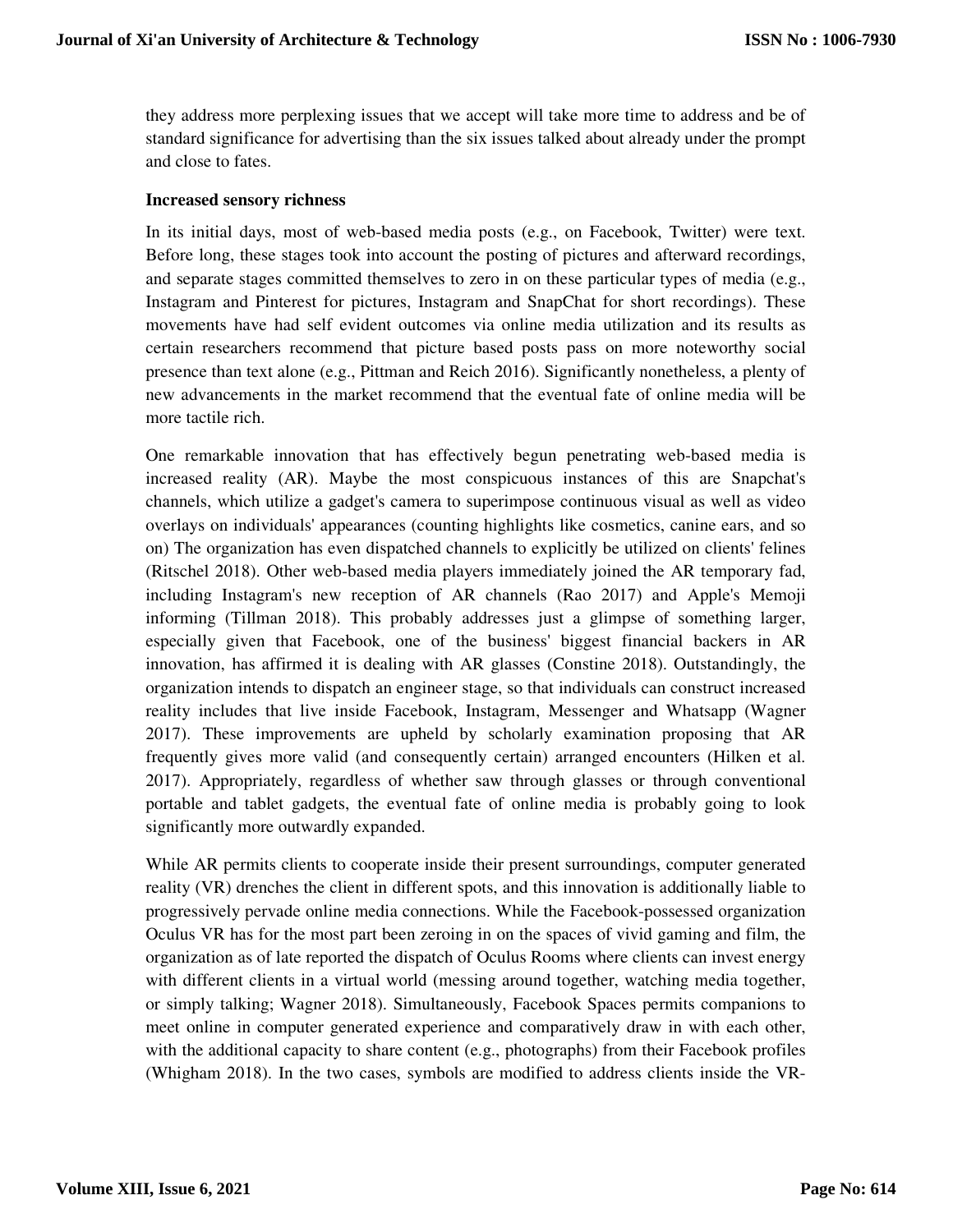made space. As VR innovation is getting more reasonable and standard (Colville 2018) we accept web-based media will definitely assume a part in the innovation's expanding use.

While AR and VR advancements bring visual wealth, different improvements recommend that the fate of online media may likewise be more discernible. Another player to the online media space, HearMeOut, as of late presented a stage that empowers clients to share and pay attention to 42-s sound posts (Perry 2018). Permitting clients to utilize web-based media in a sans hands and without eyes way not just permits them to securely communicate with webbased media while performing various tasks (especially when driving), yet voice is likewise said to add a specific wealth and genuineness that is regularly absent from simple content based posts (Katai 2018). Given that digital broadcasts are more well known than any time in recent memory (Bhaskar 2018) and voice-based hunt inquiries are the quickest developing versatile pursuit type (Robbio 2018), it appears to be likely that this correspondence methodology will likewise appear more via online media utilize going ahead.

At last, there are early signs that web-based media may in a real sense feel diverse later on. As cell phones are grasped and wearable innovation is tied onto one's skin, organizations and brands are investigating freedoms to impart to clients through touch. In reality, haptic criticism (innovation that reproduces the feeling of touch by applying powers, vibrations, or movements to the client; Brave et al. 2001) is progressively being incorporated into interfaces and applications, with purposes that go past simple call or message notices. For instance, a few organizations are exploring different avenues regarding coordinating haptics into media content (e.g., in portable promotions for Stoli vodka, clients feel their telephone shake as a lady shakes a mixed drink; Johnson 2015), versatile games, and relational visit (e.g., an application called Mumble! makes an interpretation of instant messages into haptic yields; Ozcivelek 2015). Given the undeniable degrees of interest into haptic innovation (it is anticipated to be a \$20 billion industry by 2022; Magnarelli 2018) and the open advantages that originate from haptic commitment (Haans and IJsselsteijn 2006), we trust it is just a question of time before this methodology is incorporated into web-based media stages.

Future examination may investigate how any of the new tangible arrangements referenced above may modify the idea of substance creation and utilization. Considerably engaged analysts may likewise examine how experts can utilize these devices to upgrade their contributions and expand their collaborations with clients. It is additionally intriguing to consider how such tactile rich organizations can be utilized to overcome any barrier between the on the web and disconnected spaces, which is the following subject we investigate.

### **Future exploration bearings**

The concept of business through social media is a new concept that is in the initial stages of development of itself into a matured concept which can be completely relied upon. We have presented how all the business and marketing are done using the existing application efficiently for their business processes.

The subjects have suggestions for people/purchasers, organizations and associations, and furthermore open policymakers and governments. These topics, which address our own reasoning and a union of perspectives from surviving exploration, industry specialists, and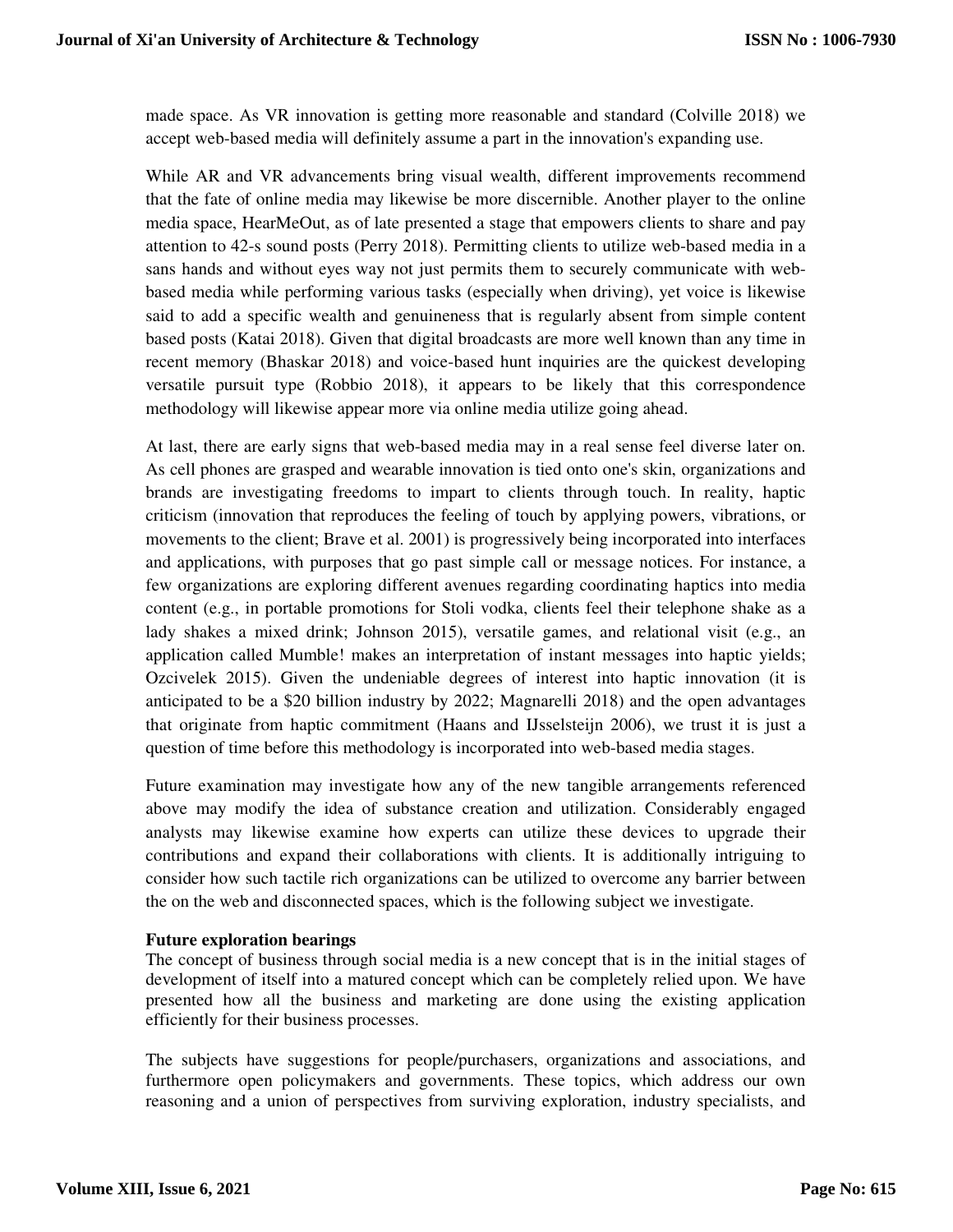well known public talk, are obviously not the full story of what the fate of web-based media will involve. They are, nonetheless, a bunch of significant issues that we accept will merit considering in both scholarly examination and promoting practice.

As a sub-field inside the field of promoting, online media is now considerable and the potential for future examination—in view of recognized requirements for new information and answers to astounding inquiries—recommends that this sub-field will turn out to be much more significant over the long haul. We urge analysts to consider the sorts of exploration headings as instances of issues they could investigate further. We likewise urge scientists in promoting to treat web-based media as where intriguing (and frequently new) purchaser practices exist and can be examined. As we examined before in the paper, web-based media as a bunch of stage organizations and advancements is fascinating, however it is the manner by which individuals utilize web-based media and the related innovations that is eventually important to promoting scholastics and professionals. Subsequently, we encourage researchers to not be excessively allured by the innovative "gleaming new toys" to the detriment of considering the practices related with those advancements and stages.

#### **Conclusion**

In evaluating the web-based media biological system and thinking about where it is going with regards to buyers and showcasing practice, we have inferred that this is a region that is a lot of still in a condition of motion. The eventual fate of online media in showcasing is energizing, yet in addition unsure. In the case of nothing else, it is essentially significant that we better comprehend online media since it has become profoundly socially applicable, a predominant type of correspondence and articulation, a significant media type utilized by organizations for publicizing and different types of correspondence, and even has international implications. We trust that the thoughts talked about here animate numerous groundbreaking thoughts and examination, which we at last desire to see being referenced and shared across each sort of web-based media stage.

### **References**

- *1. Aguirre, E., Mahr, D., Grewal, D., Ruyter, K. D., & Wetzels, M. (2015). Unraveling the personalization paradox: The effect of information collection and trust-building strategies on online advertisement effectiveness. Journal of Retailing, 91(1), 34–59.*
- *2. American Psychological Association. (2011). Social networking's good and bad impacts on kids. American Psychological Association.*
- *3. Babić Rosario, A., Sotgiu, F., De Valck, K., & Bijmolt, T. H. A. (2016). The effect of electronic word of mouth on sales: A meta-analytic review of platform, product, and metric factors. Journal of Marketing Research, 53(3), 297–318.*
- *4. Back, M., Stopfer, J., Vazire, S., Gaddis, S., Schmukle, S., Egloff, B., & Gosling, S. (2010). Facebook profiles reflect actual personality, not self-idealization. Psychological Science, 21(3), 372–374.*
- *5. Bail, C. A., Argyle, L. P., Brown, T. W., Bumpus, J. P., Chen, H., Hunzaker, M. F., Lee, J., Mann, M., Merhout, F., & Volfovsky, A. (2018). Exposure to opposing views on social media can increase political polarization. Proceedings of the National Academy of Sciences, 115(37), 9216–9221.*